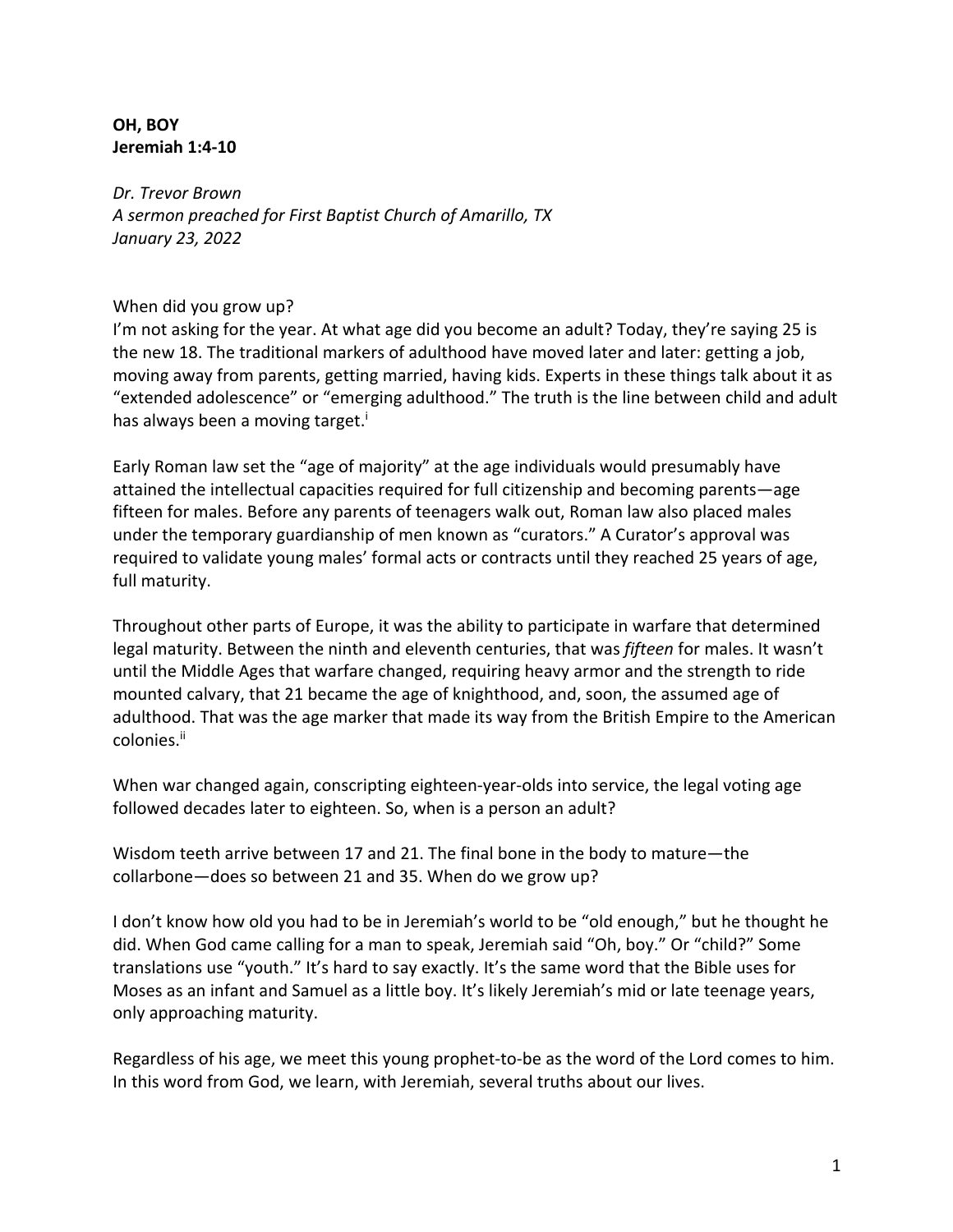## **I. You were created with purpose.**

It's the first thing Jeremiah learns in this interruption of the Word. It is the origin of his calling. God's claim on Jeremiah's life starts well before the words found in Jeremiah chapter 1.

We might be confused into thinking that Jeremiah's call begins here. So, it says in verse 2, that he was a prophet "to whom the word of the Lord came in the days of Josiah the son of Amon, king of Judah, in the thirteenth year of his reign. It came also in the days of Jehoiakim the son of Josiah, king of Judah, until the end of the eleventh year of Zedekiah the son of Josiah, king of Judah, until the exile of Jerusalem in the fifth month."

But when Lord speaks, when the Word "happens" to Jeremiah, we discover that Jeremiah's encounter with the Word, his discovery of God's divine purpose in creation, is given in three powerful verbs that speak to God's claim on Jeremiah's life: *I knew you, I consecrated you, I appointed you.*

## *a. "I knew you…"*

The first thing that Jeremiah is told is that the calling of God on his life precedes even his birth. As Christopher Wright points out, "His participation in a divine purpose was being shaped in the mind of God before Jeremiah was being shaped in his mother's womb."iii Before he was known by any other, he was known by God. He stands alongside John the Baptist as the only biblical figure whose prenatal ordination is announced so deliberately. Yet the same can be said of you also. Your life has been formed with by an intentional, creative, purposeful act of God.

This prophetic book begins by situating Jeremiah within the history of ancient Israel. We're told where he stands relative to the Kings of his day, but it is not his connection to Josiah nor Jehoiakim that will determine his place in history. It is Jehovah whose reign will bring meaning to Jeremiah's life.

Isaiah says God "has measured the waters in the hollow of his hand," that with the "breadth of his hand marked off the heavens." It was God who "held the dust of the earth in a basket," and it was God who "weighed the mountains on the scales and the hills in a balance." This God of all creation comes to Jeremiah – and to you – in a word that is so powerful he can feel it: "It was me whose hands created the you that you know and before I even fashioned you out of nothing… *I knew you."*

# *b. "I consecrated you…"*

God also says Jeremiah has been consecrated. This is the same word that is used again and again to talk about Israel as having been "set apart" by God himself as a holy people (2:3). To be consecrated is to be devoted as sacred, separated from the common things for a purpose determined by God. God had marked out Jeremiah for this purpose.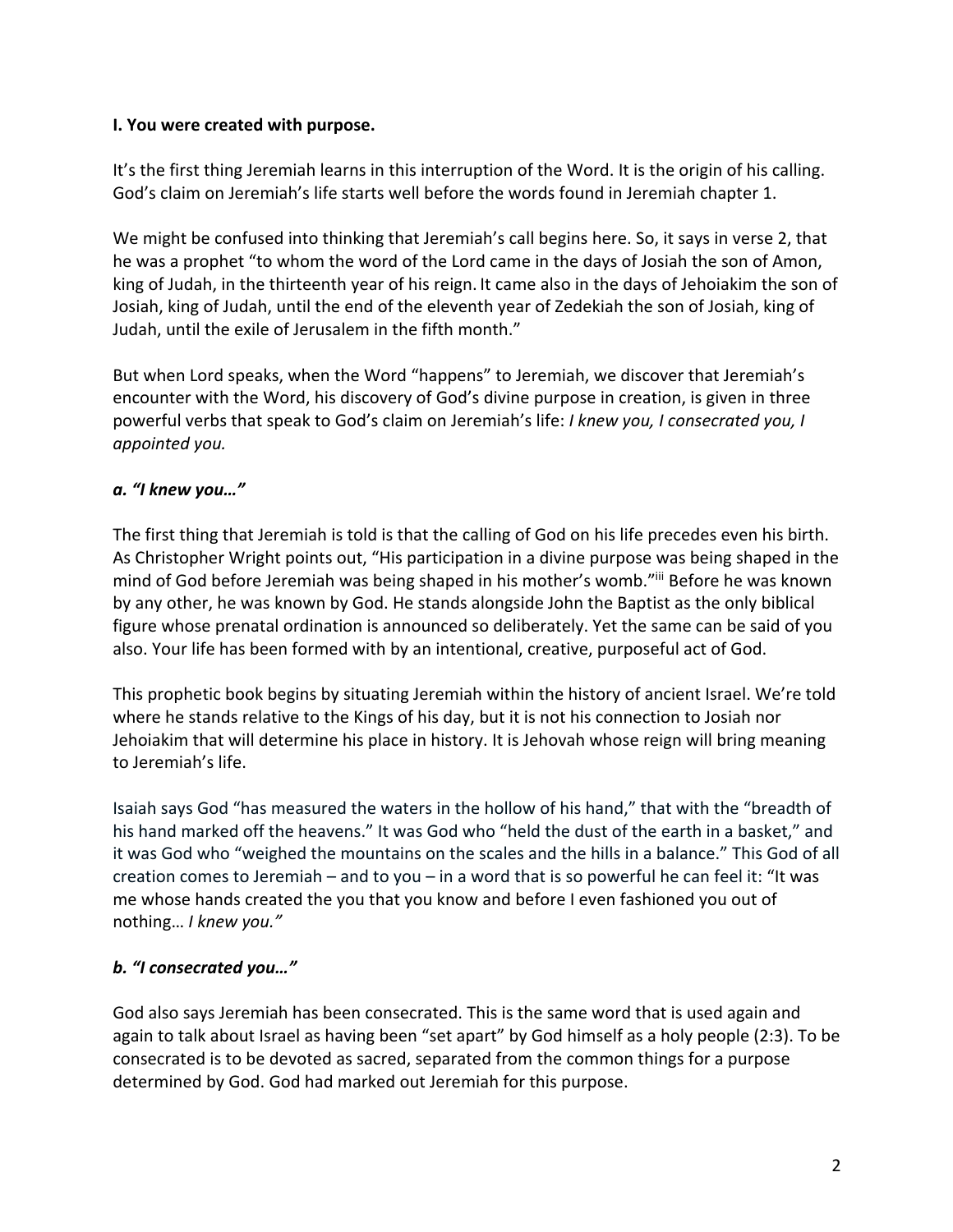One of the costs of being confronted in life by the Word of God is the distance it can demand. This divine act of setting apart has consequences for Jeremiah. It will filter his daily life. It will cause tension with family. It will disorient his community. Future kings, fellow priests, and other prophets would be confronted by this sanctifying work of God.

Prophet is a lonely occupation. As the latest Disney hit reminds us, "We don't talk about Bruno." The gift of a prophet is rarely welcomed in our midst. The set-apart reality of your Christian calling is bound to demand a distance from some things as well.

## *c. "I appointed you…"*

God also declares that Jeremiah has been appointed. Literally, "prophet to the nations I have given you [to be]." Wright says, "It is not so much that God gives a job to Jeremiah, but that God gives Jeremiah to the job."<sup>iv</sup> Bruggeman says, "the message requires the messenger." His very existence was for the sake of carrying out this job.<sup>v</sup>

Jeremiah's call, and yours, is not a sudden reaction or a heavenly response to an unforeseen crisis. Your life was made for a purpose, made to be wrapped up into the divine plan of God. Paul says it was lying hidden for the ages, but "His intent was that now, through the church, [it] should be made known" (Eph. 3:10).

Before anything in the world laid claim on his life, Jeremiah's life was claimed by God. Jeremiah becomes one of the many biblical figures who embody the calling of the one out of the many when the many do not get the job done. When the masses reject their identity and their task, God is always at work calling out a few to rescue and restore. It's the story of Abraham and Israel, David and Jeremiah.

With such an emphatic declaration about the purpose for which he's been created, how could Jeremiah object? Verse 6, that's how.

Stephen Graham notes that, "It is at this point where we join Jeremiah in preparing our alibi. We establish the bases for our unworthiness."<sup>vi</sup> He continues:

*Almost a century after Isaiah, Jeremiah found himself in a village not in a city. He could have easily voiced this protest, "I am not strategically placed for this high calling." "Who am I for this cosmopolitan age?" He could have reasoned that the people aren't ready for such a bold advance. He could have asked, "Who am I to affect such change in this day? I'm hardly old enough to consider taking on this responsibility." It is not surprising that Jeremiah plays the age card (1:6). He obviously could complain that he just didn't know how.*

*We dismiss ourselves in this same fashion, and the church through the years has followed this same course. The words spill out of our mouths with great ease, "Now is not the time; I am too young or too old, too uncertain, too unsure, too timid, too*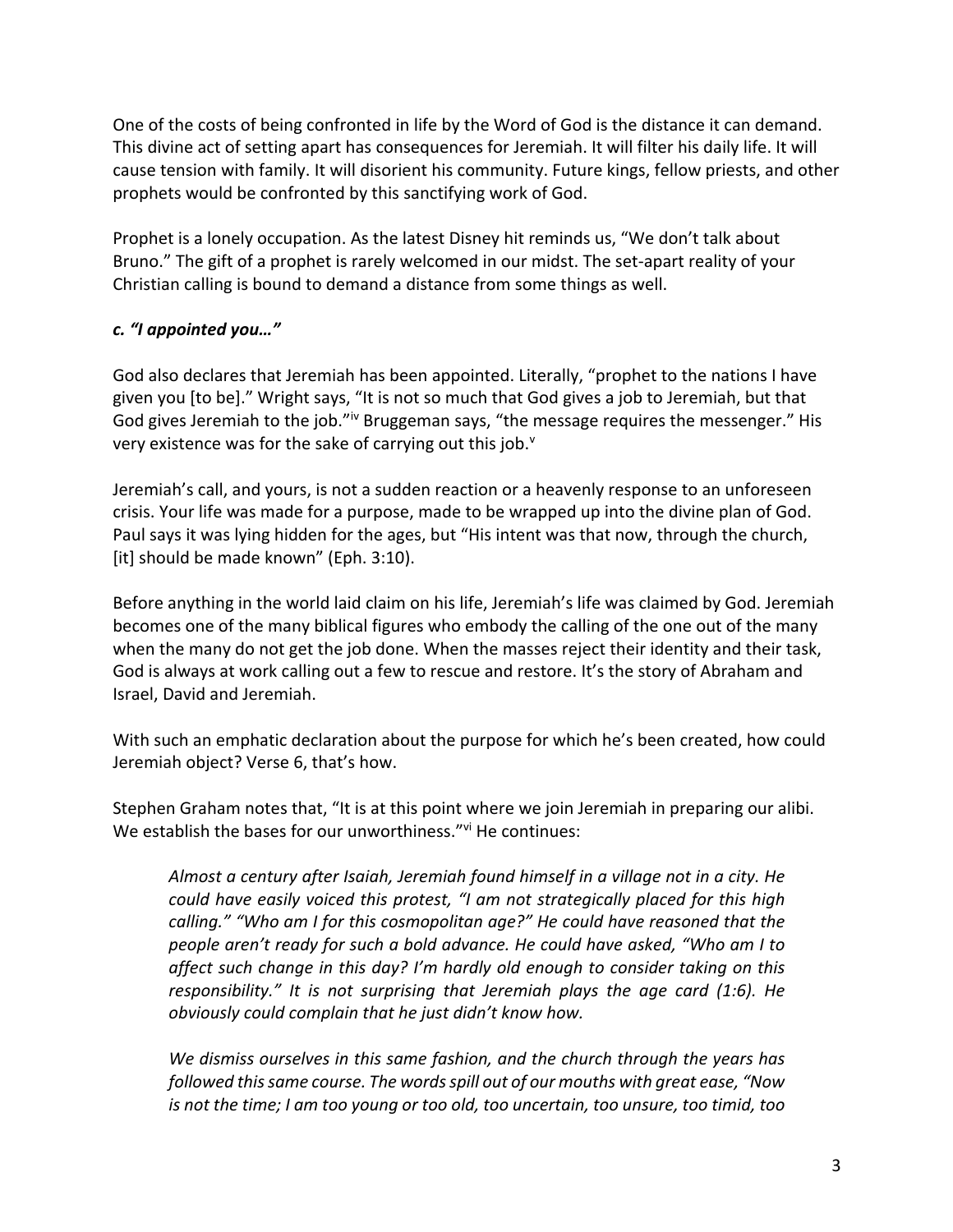*fearful, too reserved!" There is not a time when speaking a word on God's behalf is premature, and yet, Jeremiah was certain, "Oh, boy, I cannot speak. I am only a child." (Graham, 2016)*

Author Frank McCourt had a stint teaching English at a tough, blue collar high school in Staten Island. He discovered that each time he gave a writing assignment, students would predictably fail to complete the assignment. The day the paper was due, students would not show up empty handed, though they would bring a note explaining their reason for not completing the assignment. After a while, McCourt became so entertained by the notes, he started saving them in a desk drawer.

He held onto the notes because they were always so well written. In fact, they were better than any other writing his students did. In his book, *Teacher Man*, he writes, "If [their parents] could read the excuse notes, they would discover that their kids are capable of the finest American prose: clear, dramatic, persuasive and especially imaginative."

McCourt reflects, "Isn't it remarkable how they resist any writing assignment in class or at home? They whine and say they're busy and it's hard putting two hundred words together on any subject. Why? I have a drawer full of excuse notes that could be turned into an anthology of Great American Excuses."

Our ingenuity in avoiding the assignment of God knows no bounds. If we spent as much creative energy considering the work of His kingdom as we do on our own, we might discover that we have all the gifts we need to do the work that we've been assigned. The church, confronted with hearing and speaking the word of God, often wants to put off or avoid fulfilling their present-day assignment. We may know the words, but we can't imagine knowing the tune. "We are just not ready to share a word from God to the world." Case dismissed.

So we ought to listen carefully to the Lord's response to Jeremiah. God dismisses Jeremiah's point as true, but irrelevant. What a relief that is to us. God's grace isn't based on our talent or worthiness. Your role in the kingdom of God is not dependent on your proficiency or prestige.

What mattered was not Jeremiah's confidence, but God's command. So, God says in verse 7: **"But the Lord said to me, "Do not say, 'I am a youth,' Because everywhere I send you, you shall go, And all that I command you, you shall speak."**

#### **II. You have something to say.**

## **a. "You shall go"**

It would be a temptation to read this text and submit it to the realm of ancient prophets, or traveling preachers, or modern missionaries. But this call points us not somewhere else, but right here where God has placed us.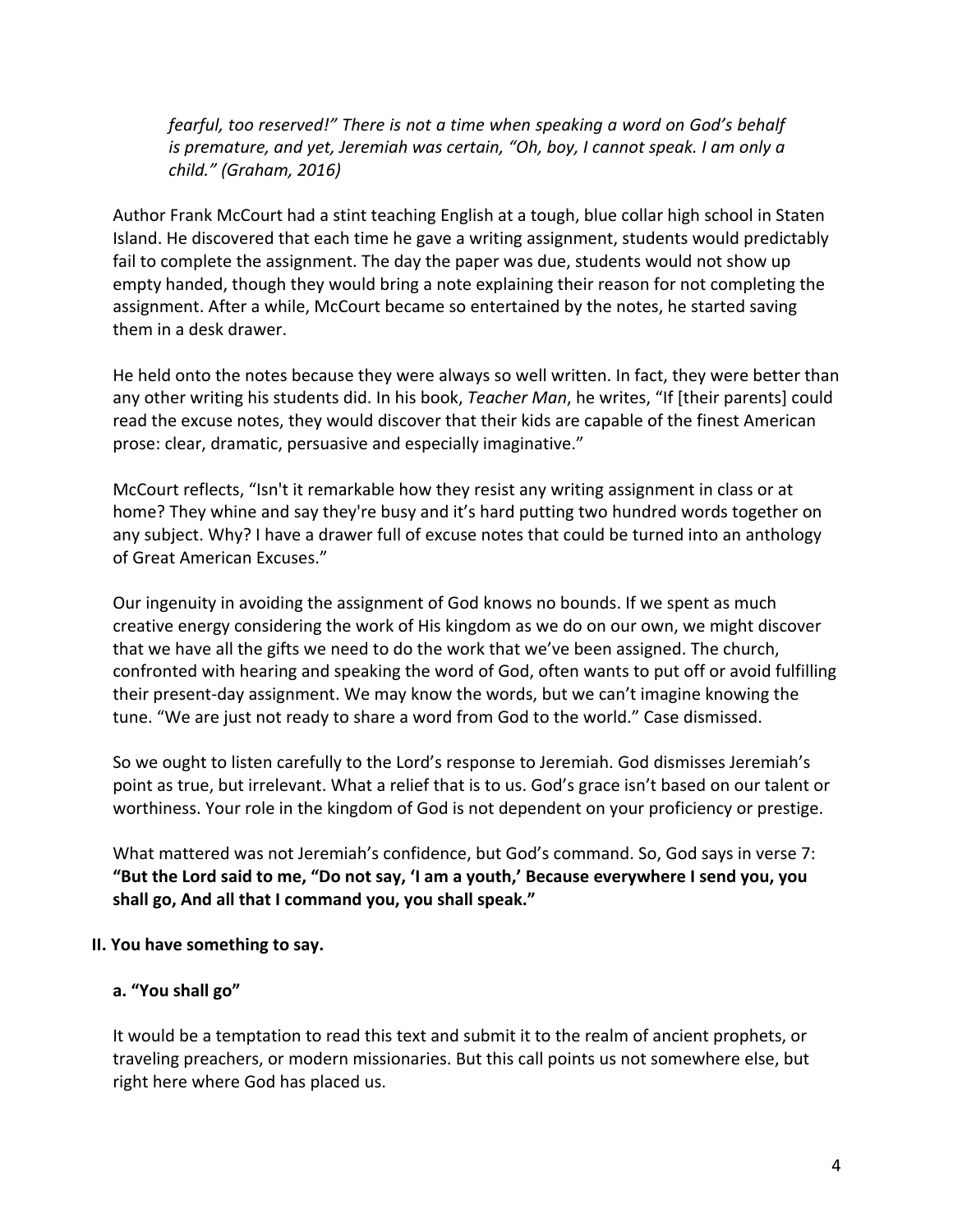As we follow Christ, we should be encouraged to know that we have been created with divine intention. We are made to serve the kingdom and the King's agenda. We were created for certain places, times, and events. God knew, long before we did, the kind of mess the world would be in when we got here. For that reason, He has created us in a certain way, gifted us with particular attributes and characteristics in order to serve His kingdom and our world with the greatest effectiveness.

Paul, preaching in Athens, said that God, "marked out their appointed times in history and the boundaries of their lands. God did this so that they would seek him and perhaps reach out for him and find him, though he is not far from any one of us."

You are where you are, with purpose. God has done this so that when the people in your life reach for God, they will have something to hold on to. When they look up from their darkness in search of the light, they will see the life you live. When they listen for a word from God, it will be your voice that is speaking words that are true.

You were made with purpose. You are where you are with divine intent. And you have something to say.

## **b. "You shall speak"**

Generations of believers have found in God's word to Jeremiah something true of all servants. There was, of course, a unique context for the events set in motion here, but the Bible repeats these same affirmations about the calling of all God's people. We are not all called to be Jeremiah Prophets, but we are all called. Paul would write to the city centers all over the known world to the "saints" – the holy ones, the ones set apart and appointed by God to join in the work of calling the nations to the truth of God.<sup>vii</sup>

You have something to say that far exceeds your words. Your life stands this day and each day in witness to your own encounter with the Word of God. More than where you are from or what you are called or under which reign you've received the word, what matters about you is that you were created to "let the Word of Christ dwell in you richly." By the way that you live your life, the choices you make, and the priorities you hold, the Word of God will be proclaimed to a word in desperate search for the truth.

## You have something to say.

We aren't told that Jeremiah is now afraid, but we can imagine. We can imagine because we know how hard it is. God knows, too. So he utters the most frequent command in all of scripture: *Do not be afraid.* To that most frequent command, He adds His most precious promise: *I am with you.viii*

It was God's presence that had set Moses apart and that gave Joshua courage, and it will be that same presence that will reassure this scared son of a village priest. You and I, also, recall